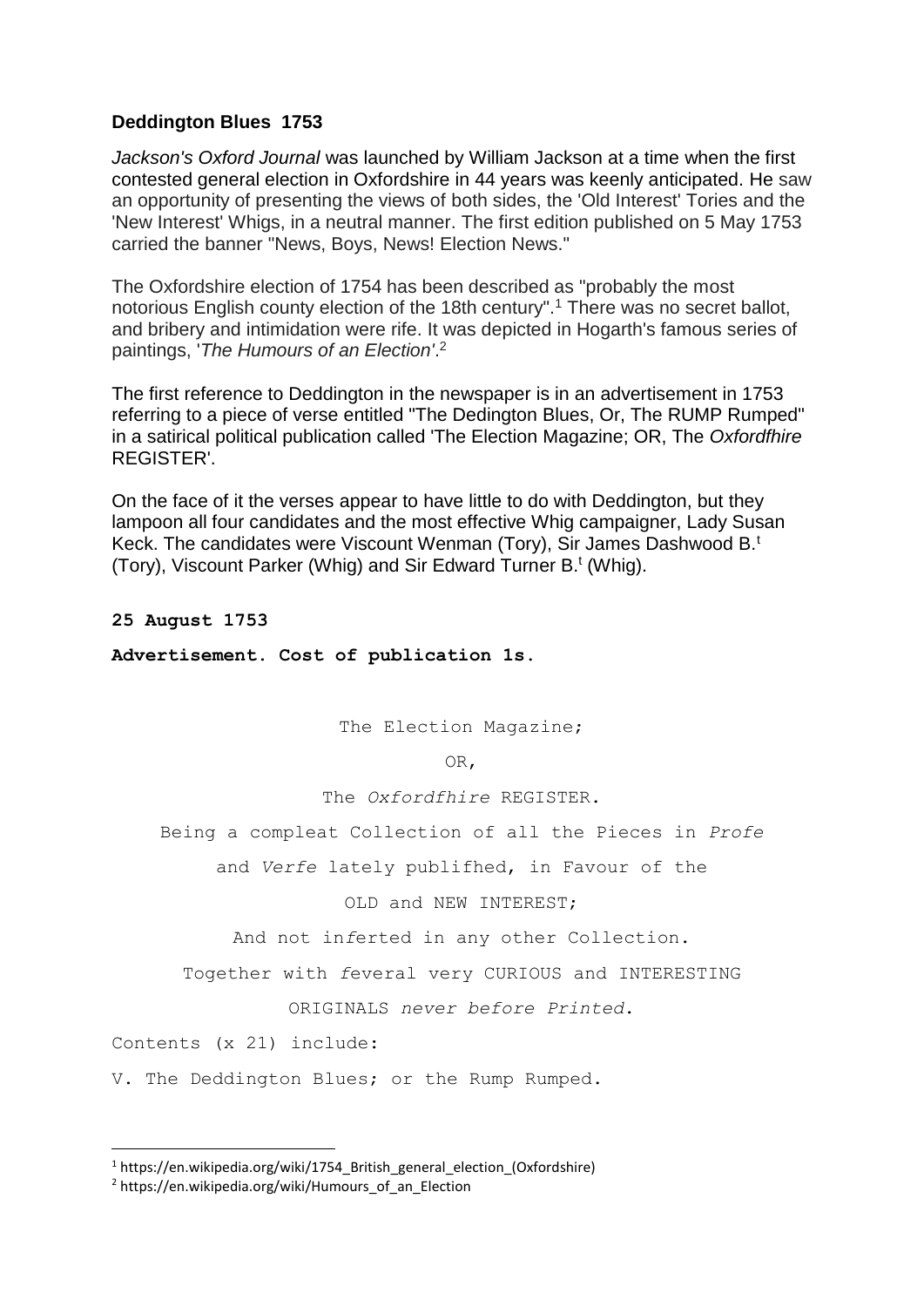[https://www.britishnewspaperarchive.co.uk/viewer/bl/0000073/17](https://www.britishnewspaperarchive.co.uk/viewer/bl/0000073/17530825/016/0004) [530825/016/0004](https://www.britishnewspaperarchive.co.uk/viewer/bl/0000073/17530825/016/0004)

Advertisement repeated 15 times between 25 August 1753 and 9 March 1754.

## **The Dedington Blues,**

## **Or, The RUMP Rumped.**

YE Sons of Old Oxford be merry and fing, Let *Wenman* and *Dafhwood* in Echos ftill ring, And fpread round the County this good piece of News, That the Rumpers were rump'd by the *Dedington Blues. Sing Tantarara True Blue, &c.*

A Vifit of Whigs Lady--- did decree, To a Town that was honeft, and hearty, and free; Where, to fhew its Regard to old Whigs and old S---The Rumpers were rump'd by the *Dedington Blues. Sing Tantarara &c.*

On April the *firft* it was ever a Rule, To fend on an Errand the foft *April Fool*, But now for that purpofe the *Second* we'll choofe, When the Rumpers were rump'd by the *Dedington Blues Sing Tantarara, &c.*

Then *T------r* the fteady, and TONY the Wife, Came laden with Promifes, Speeches and Lies, The honeft Freeholders in hopes to amufe; But the Rumpers were rump'd by the *Dedington Blues. Sing Tantarara, &c.*

When firft they march'd in they look'd valiant and ftout, But feem'd mighty fmall before they march'd out; They feem'd mighty small - and how could they chufe, For these Rumpers were rump'd by the *Dedington Blues. Sing Tantarara, &c.*

Sir *E-----d* appear'd in a terrible Fright, Poor TONY as one that wou'd get nothing by't, And *P-----r* like one that had nothing to lofe, When the Rumpers were rump'd by the *Dedington Blues. Sing Tantarara, &c.*